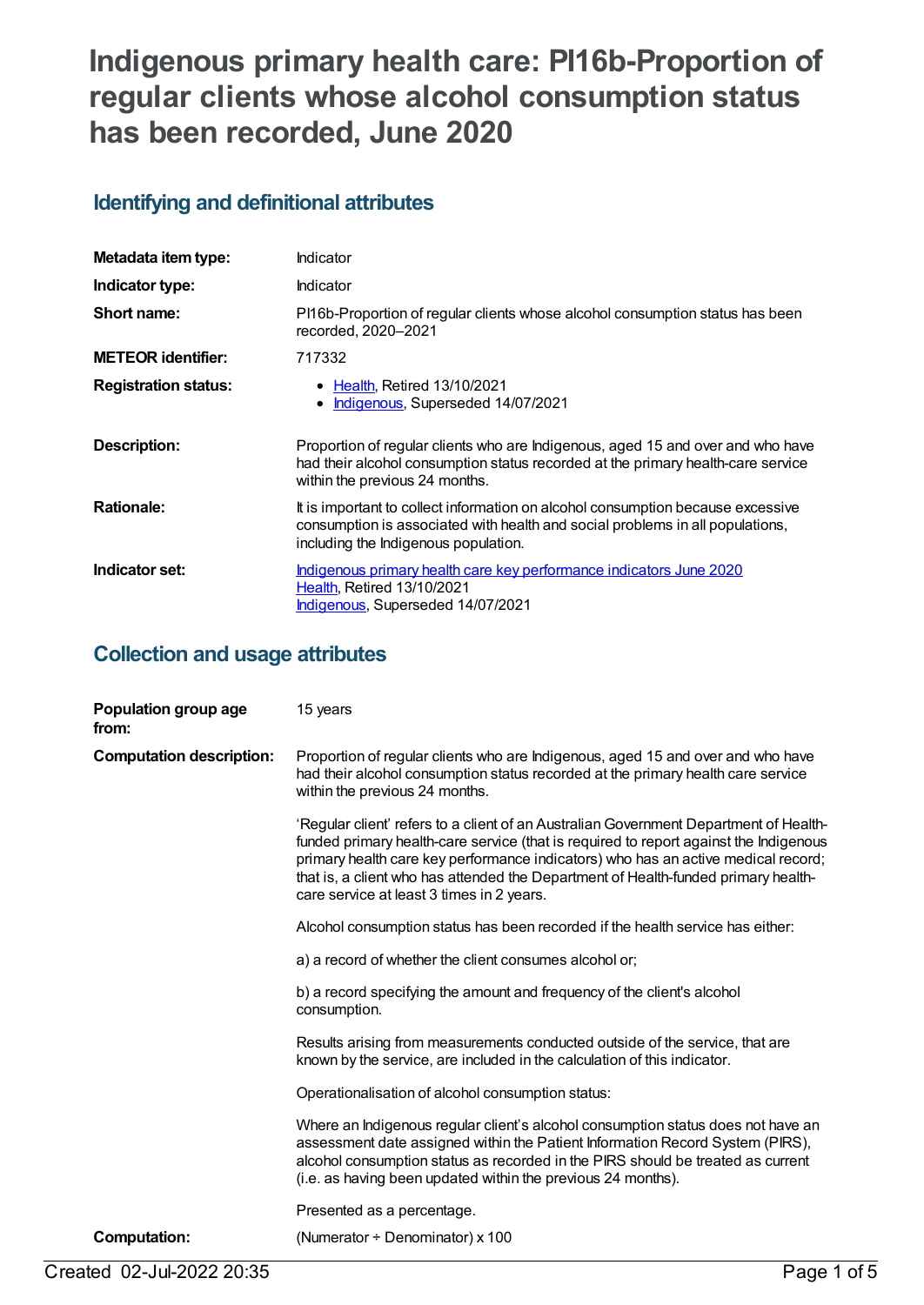| <b>Numerator:</b>               | Number of regular clients who are Indigenous, aged 15 and over and who have had<br>their alcohol consumption status recorded at the primary health care service within<br>the previous 24 months. |
|---------------------------------|---------------------------------------------------------------------------------------------------------------------------------------------------------------------------------------------------|
| <b>Numerator data elements:</b> | -Data Element / Data Set-                                                                                                                                                                         |
|                                 | Person-age, total years N[NN]                                                                                                                                                                     |
|                                 | <b>Data Source</b>                                                                                                                                                                                |
|                                 | Indigenous primary health care data collection                                                                                                                                                    |
|                                 | NMDS / DSS                                                                                                                                                                                        |
|                                 | Indigenous primary health care NBEDS 2020-21                                                                                                                                                      |
|                                 | Data Element / Data Set-                                                                                                                                                                          |
|                                 | Person-alcohol consumption status recorded indicator, yes/no code N                                                                                                                               |
|                                 | Data Source                                                                                                                                                                                       |
|                                 | Indigenous primary health care data collection                                                                                                                                                    |
|                                 | NMDS / DSS                                                                                                                                                                                        |
|                                 | Indigenous primary health care NBEDS 2020-21                                                                                                                                                      |
|                                 | Data Element / Data Set-                                                                                                                                                                          |
|                                 | Person-Indigenous status, code N                                                                                                                                                                  |
|                                 | Data Source                                                                                                                                                                                       |
|                                 | Indigenous primary health care data collection                                                                                                                                                    |
|                                 | NMDS / DSS                                                                                                                                                                                        |
|                                 | Indigenous primary health care NBEDS 2020-21                                                                                                                                                      |
|                                 | Data Element / Data Set-                                                                                                                                                                          |
|                                 | Person-regular client indicator, yes/no code N                                                                                                                                                    |
|                                 | Data Source                                                                                                                                                                                       |
|                                 | Indigenous primary health care data collection                                                                                                                                                    |
|                                 | NMDS / DSS                                                                                                                                                                                        |
|                                 | Indigenous primary health care NBEDS 2020-21                                                                                                                                                      |
| Denominator:                    | Total number of regular clients who are Indigenous and aged 15 and over.                                                                                                                          |
|                                 |                                                                                                                                                                                                   |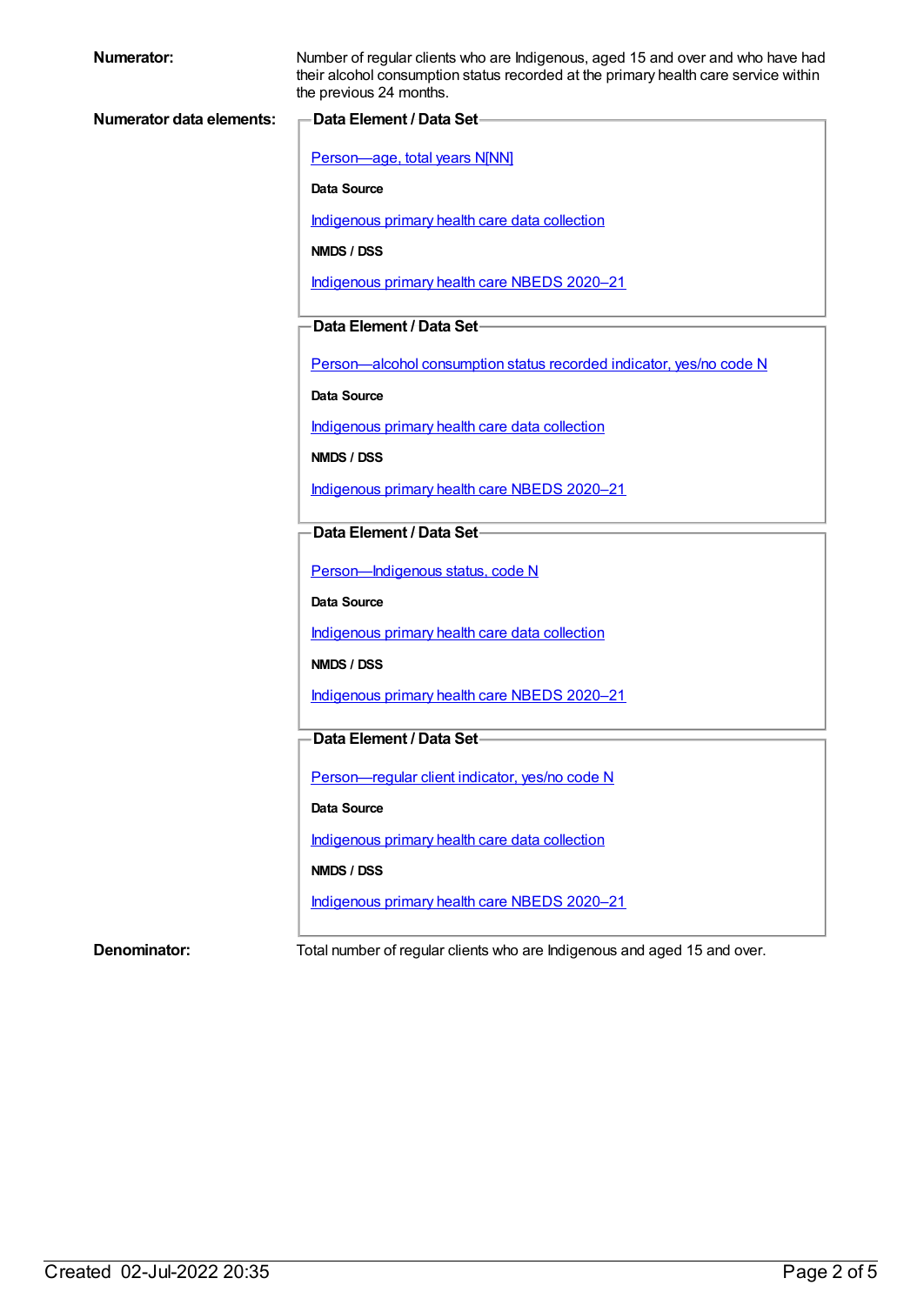#### **Denominator data elements:**

#### **Data Element / Data Set**

[Person—age,](https://meteor.aihw.gov.au/content/303794) total years N[NN]

**Data Source**

[Indigenous](https://meteor.aihw.gov.au/content/430643) primary health care data collection

**NMDS / DSS**

[Indigenous](https://meteor.aihw.gov.au/content/715320) primary health care NBEDS 2020–21

**Guide for use**

Limited to persons aged 15 and over.

#### **Data Element / Data Set**

Person-Indigenous status, code N

**Data Source**

[Indigenous](https://meteor.aihw.gov.au/content/430643) primary health care data collection

**NMDS / DSS**

[Indigenous](https://meteor.aihw.gov.au/content/715320) primary health care NBEDS 2020–21

#### **Data Element / Data Set**

[Person—regular](https://meteor.aihw.gov.au/content/686291) client indicator, yes/no code N

**Data Source**

[Indigenous](https://meteor.aihw.gov.au/content/430643) primary health care data collection

**NMDS / DSS**

[Indigenous](https://meteor.aihw.gov.au/content/715320) primary health care NBEDS 2020–21

**Disaggregation:** 1. Sex:

a) Male b) Female

2. Age group: a) 15–24 years b) 25–34 years c) 35–44 years d) 45–54 years e) 55–64 years f) 65 years and over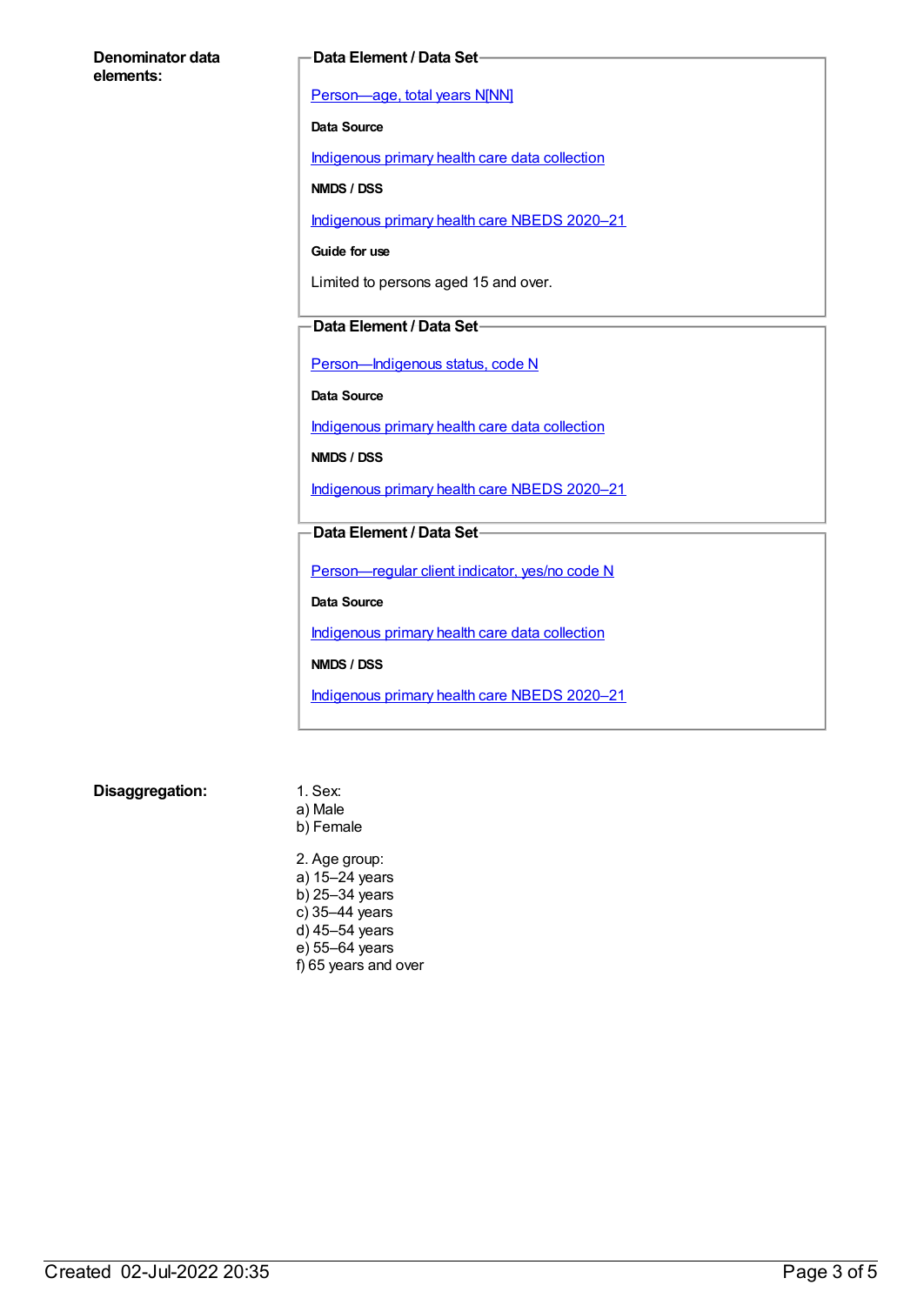| <b>Disaggregation data</b><br>elements: | Data Element / Data Set-                                                                                                                                                                                                                                                                                         |
|-----------------------------------------|------------------------------------------------------------------------------------------------------------------------------------------------------------------------------------------------------------------------------------------------------------------------------------------------------------------|
|                                         | Person-age, total years N[NN]                                                                                                                                                                                                                                                                                    |
|                                         | Data Source                                                                                                                                                                                                                                                                                                      |
|                                         | Indigenous primary health care data collection                                                                                                                                                                                                                                                                   |
|                                         | <b>NMDS / DSS</b>                                                                                                                                                                                                                                                                                                |
|                                         | Indigenous primary health care NBEDS 2020-21                                                                                                                                                                                                                                                                     |
|                                         | Data Element / Data Set-                                                                                                                                                                                                                                                                                         |
|                                         | Person-sex, code X                                                                                                                                                                                                                                                                                               |
|                                         | Data Source                                                                                                                                                                                                                                                                                                      |
|                                         | Indigenous primary health care data collection                                                                                                                                                                                                                                                                   |
|                                         | NMDS / DSS                                                                                                                                                                                                                                                                                                       |
|                                         | Indigenous primary health care NBEDS 2020-21                                                                                                                                                                                                                                                                     |
| <b>Comments:</b>                        | This indicator covers a 24 month reporting period from 1 January 2020 to 31<br>December 2021:                                                                                                                                                                                                                    |
|                                         | • Indigenous primary health care NBEDS 2019-20 covers the period<br>01/01/2020 to 30/06/2020<br>• Indigenous primary health care NBEDS 2020-21 covers the period<br>01/07/2020 to 30/06/2021<br>Indigenous primary health care NBEDS 2021-22 (to be released) will cover<br>the period 01/07/2021 to 31/12/2021. |

# **Representational attributes**

| <b>Representation class:</b> | Percentage |
|------------------------------|------------|
| Data type:                   | Real       |
| Unit of measure:             | Person     |
| Format:                      | N[N].N     |
|                              |            |

# **Indicator conceptual framework**

| <b>Framework and</b> | <b>Health Behaviours</b> |
|----------------------|--------------------------|
| dimensions:          |                          |

### **Data source attributes**

| Data sources: | Data Source                                    |
|---------------|------------------------------------------------|
|               | Indigenous primary health care data collection |
|               | Frequency                                      |
|               | 6 monthly                                      |
|               | Data custodian                                 |
|               | Australian Institute of Health and Welfare.    |
| . .<br>$\sim$ | .                                              |

## **Source and reference attributes**